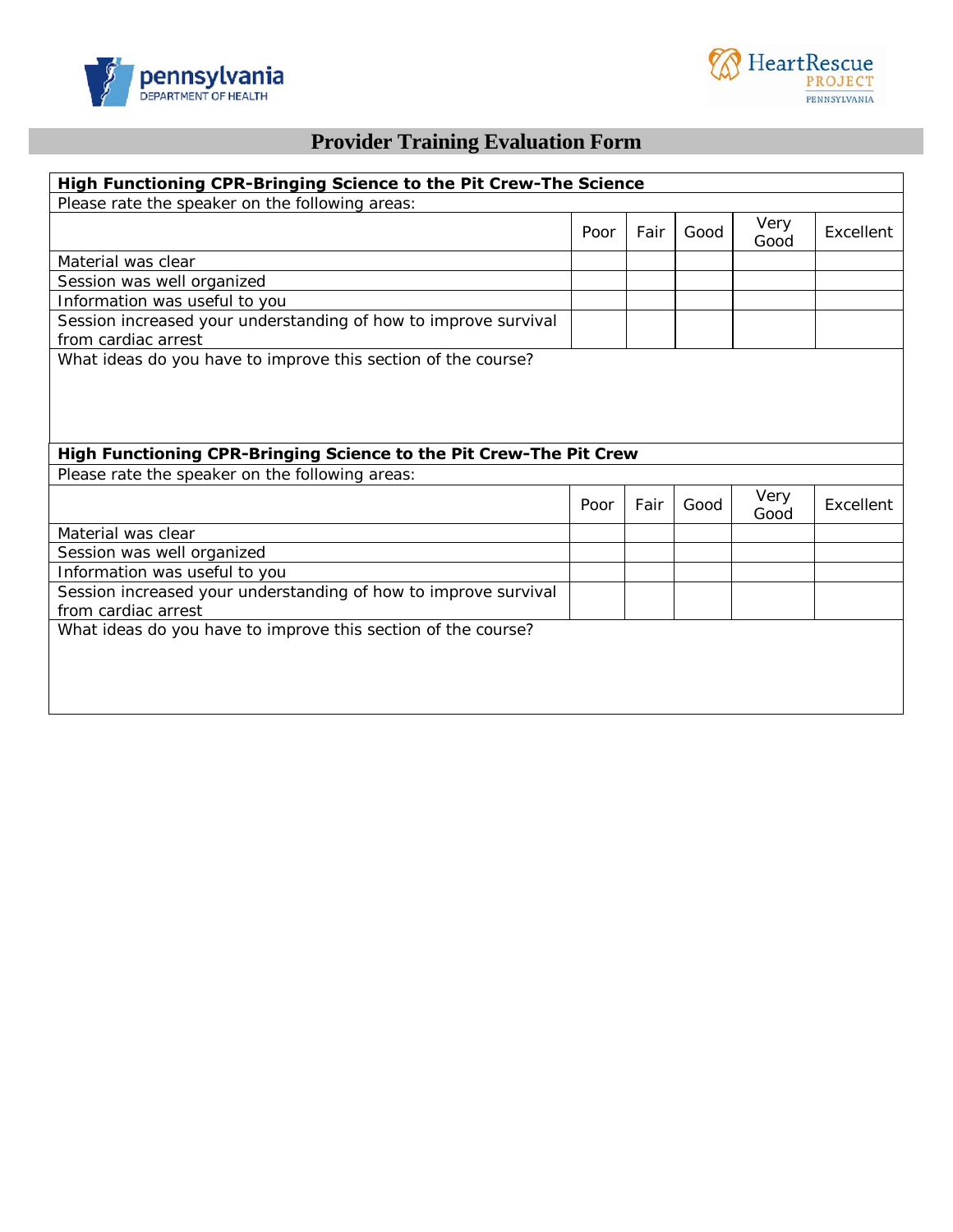



# **Provider Training Evaluation Form**

| <b>High Performance CPR Demo</b>                                                                       |      |      |      |              |           |
|--------------------------------------------------------------------------------------------------------|------|------|------|--------------|-----------|
| Please rate the session on the following areas:                                                        |      |      |      |              |           |
|                                                                                                        | Poor | Fair | Good | Very<br>Good | Excellent |
| Session was well organized                                                                             |      |      |      |              |           |
| Information was useful to you                                                                          |      |      |      |              |           |
| Session increased your understanding of how to improve survival                                        |      |      |      |              |           |
| from cardiac arrest                                                                                    |      |      |      |              |           |
| Do you think a video demonstration would be as effective as a live demo? Would you prefer one over the |      |      |      |              |           |
| other?                                                                                                 |      |      |      |              |           |
|                                                                                                        |      |      |      |              |           |
|                                                                                                        |      |      |      |              |           |
|                                                                                                        |      |      |      |              |           |
| What ideas do you have to improve this section of the course?                                          |      |      |      |              |           |
|                                                                                                        |      |      |      |              |           |
|                                                                                                        |      |      |      |              |           |
|                                                                                                        |      |      |      |              |           |
|                                                                                                        |      |      |      |              |           |
| <b>High Performance CPR Practice Breakout Sessions</b>                                                 |      |      |      |              |           |
| Please rate the session on the following areas:                                                        |      |      |      |              |           |
|                                                                                                        |      |      |      | Very         |           |
|                                                                                                        | Poor | Fair | Good | Good         | Excellent |
| Material was clear                                                                                     |      |      |      |              |           |
| Session was well organized                                                                             |      |      |      |              |           |
| Information was useful to you                                                                          |      |      |      |              |           |
| Session increased your understanding of how to improve survival                                        |      |      |      |              |           |
| from cardiac arrest                                                                                    |      |      |      |              |           |
| What ideas do you have to improve this section of the course?                                          |      |      |      |              |           |
|                                                                                                        |      |      |      |              |           |
|                                                                                                        |      |      |      |              |           |
|                                                                                                        |      |      |      |              |           |
|                                                                                                        |      |      |      |              |           |

Other Comments (please use the back if necessary):